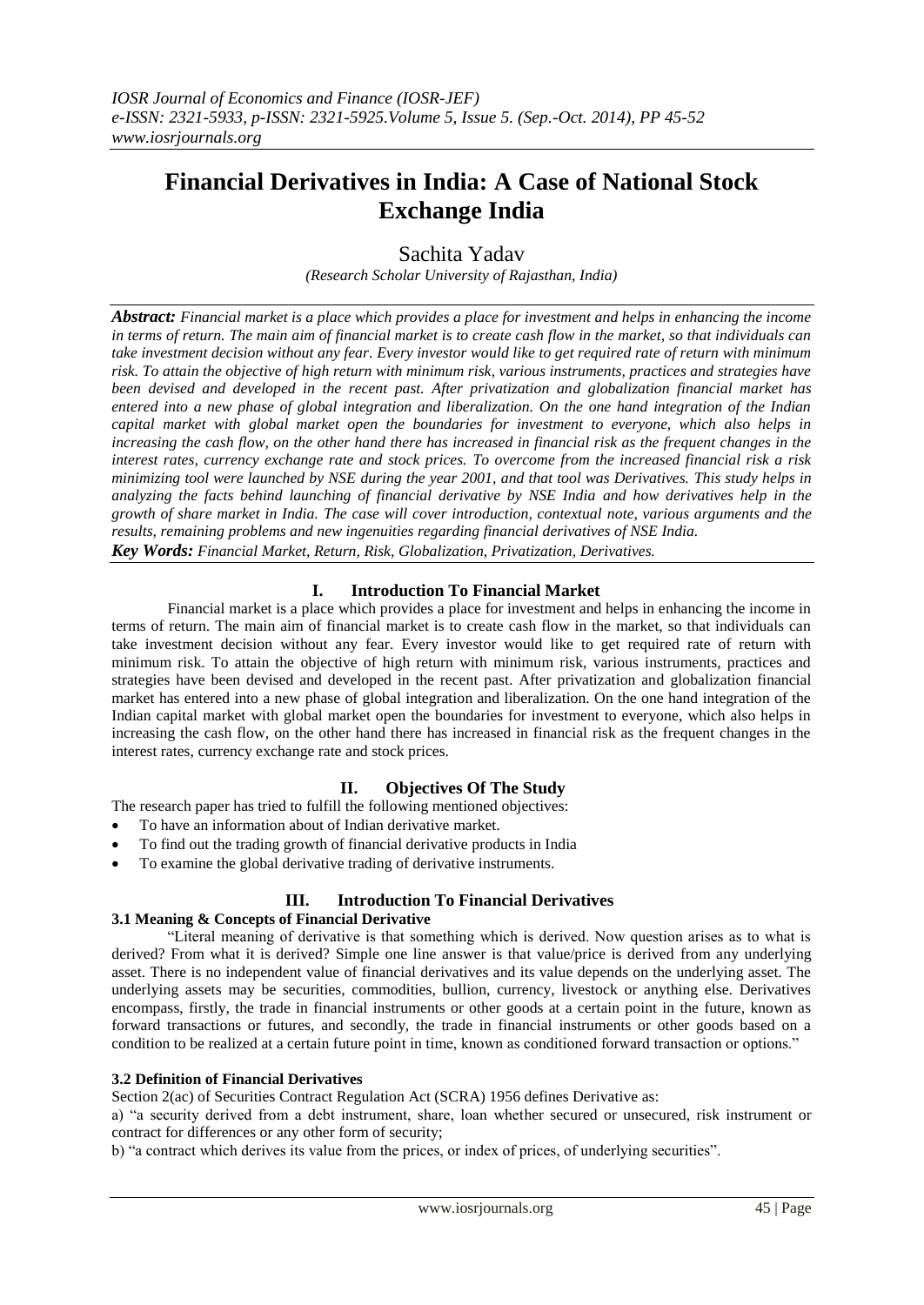There are two types of derivatives, commodity derivatives and financial derivatives. Firstly derivatives originated as a tool for managing risk in commodities markets in ancient time and the underlying asset is a commodity in commodity derivatives. It can be agricultural commodity or precious metals like gold, silver etc. The term financial derivative denotes a variety of financial instruments including stocks, bonds, treasury bills, interest rate, foreign currencies and other hybrid securities. Financial derivatives include futures, forwards, options, swaps, etc. Futures contracts are the most important form of derivatives, which are in existence long before the term "derivative" was coined. Financial derivatives can also be derived from a combination of cash market instruments or other financial derivative instruments. In fact, most of the financial derivatives are not new instruments rather they are merely combinations of older generation derivatives and/or standard cash market instruments.

## **3.3 Concepts of Financial Derivative**

The term "derivatives, is an innovative financial instrument which play an important role for the development of Indian Security market. There are two important derivative instruments, which are known as future and option. The value of these instruments is derived from the value of an underlying asset. The price of derivatives is based on the price of underlying asset, like price of butter is based on price of milk. It's an instrument to minimizing the risk of price fluctuation in stock market.

By Johm c. Hull, "A very high proportion of the futures contracts that are traded do not lead to the delivery of the underlying asset. Traders usually enter into offsetting contracts to close out their position before the delivery period is reached.

## **IV. Evolution Of Financial Derivative**

Although, financial derivatives have been in operation since long, but they have become a major force in financial markets in the early 1970s. The basic reason behind this development was the failure of Brettonwood System and the fixed exchange rate regime was broken down. As a result, new exchange rate regime, i.e., floating rate (flexible) system based upon market forces came into existence. There is a pressure or demand and supply gap on different currencies, due to that the exchange rates were constantly changing. As a result, the business firms faced a new risk, known as currency or foreign exchange risk. Accordingly, a new financial instrument was developed to overcome this risk in the new financial environment.

Another important reason for the instability in the financial market was fluctuation in the short-term interests. This was mainly due to that most of the government at that time tried to manage foreign exchange fluctuations through short-term interest rates and by maintaining money supply targets, but which were contrary to each other. Further, the increased instability of short-term interest rates created adverse impact on long-term interest rates, and hence, instability in bond prices, because they are largely determined by long-term interest rates. The result is that it created another risk, named interest rate risk, for both the issuers and the investors of debt instruments.

Interest rate fluctuations had not only created instability in bond prices, but also in other long-term assets such as, company stocks and shares. Share prices are determined on the basis of expected present values of future dividend payments discounted at the appropriate discount rate. Discount rates are usually based on long-term interest rates in the market. So, increased instability in the long-term interest rates caused enhanced fluctuations in the share prices in the stock markets. Further volatility in stock prices is reflected in the volatility in stock market indices which causes systematic risk or market risk.

In the early 1970s, it is witnessed that the financial markets were highly instable; as a result, so many financial derivatives have been emerged as the means to manage the different types of risks stated above, and also for taking advantage of it. Hence, the first financial futures market was the International Monetary Market, established in 1972 by the Chicago Mercantile Exchange which was followed by the London International Financial Futures Exchange in 1982. A forward/future contract in commodities is regulated by, Forwards Contracts (Regulation) Act, 1952, in all over India. As per this the Forward Markets Commission (FMC) continues to have jurisdiction over commodity forward/futures contracts. The derivative trading was introduced in 2001 in India, under the Securities Contracts (Regulation) Act, 1956 (SCRA). Consequently, regulation of derivatives came under the preview of Securities Exchange Board of India (SEBI). There are separate regulatory authorities to regulate commodity and security market in India, which helps in smooth running of derivative trading.

## **V. Functions of Financial Derivative**

Financial derivatives play an important role for the growth of share market. The following functions are performed by derivative market, which helps in developing of share market:

**Discovery of price:** There is always fear in the mind of investor regarding fluctuation in the share prices. As the financial derivative instruments are contract for future and to calculate the future price there is a requirement of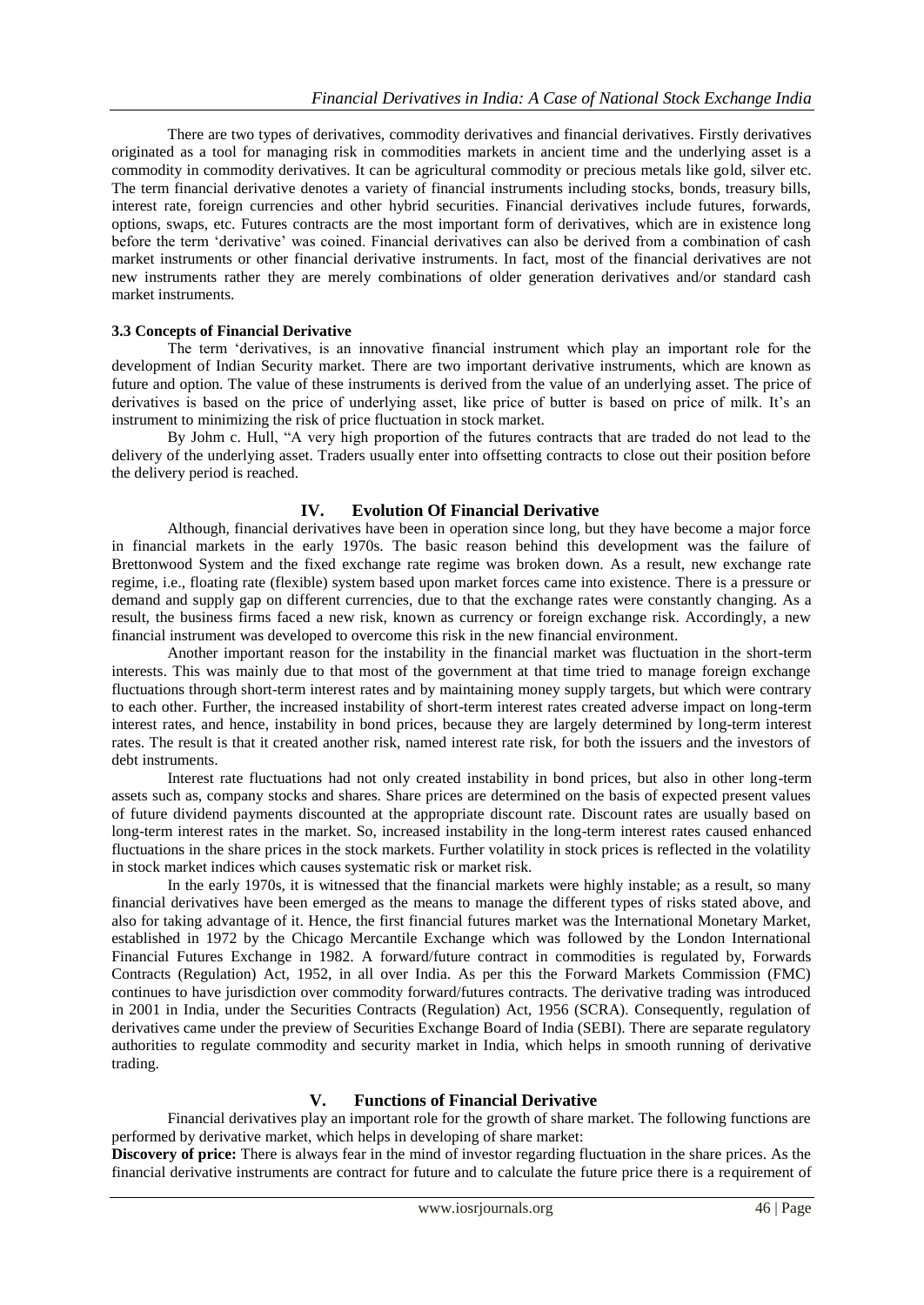continuous watch about the information from around the world. It also requires a high degree of transparency. The price of derivatives based on the flow of information. On the one side these information helps in finding out the price of current market and on the other side the price of current market will influence the future market, which helps in determining future price as well as current price.

**Risk transfer:** The derivatives market helps to transfer risks from those who have them but may not like them to those who have an appetite for them. There are various traders in financial derivative market like hedgers, speculators and arbitragers.

Link to cash markets: Cash market provides a base to derivative markets. As the value of derivatives is derived from the underlying assets, and the underlying assets are existed in cash market, so there is a link in both.

**Check on speculation:** Financial derivatives are exchange traded contracts which traded in a controlled environment. Due to that it transfers the speculation in a regulated market.A regulated and controlled security market helps in managing, monitoring, and surveillance of the trading activities of speculators, which helps investors to control over share price fluctuations.

**Increases savings and investments**: A financial derivative helps in creating security market more efficient and provides liquidity to the market, which encourage investors to make investment in share market. The transfer of risk enables market participants to expand their volume of activity.

## **VI. Types Of Financial Derivative**

There are various types of financial derivatives which are available in the security market for trading as per the need of investor. Basically there are two types of derivatives, out of which one is financial derivative and another is commodity derivative. It is the nature of underlying asset on which basis the classification of derivatives based. The most commonly used derivatives contracts are forwards, futures and options.

#### **6.1 Forward Contracts**

A forward contract is a customized contract between two parties, where one party agrees to sell and another party agrees to purchase a specific assets, at a specified price and for a specified period of time and the settlement takes place in future on a specific date in the future at today"s pre-agreed price. These contracts are traded through over-the-counter market not by stock exchange traded and are non-standardized contracts, as not traded through stock exchanges.

## **6.2 Futures Contracts**

Suppose a farmer produces rice and he expects to have an excellent yield on rice; but he is worried about the future price fall of that commodity. How can he protect himself from falling price of rice in future? He may enter into a contract on today with some party who wants to buy rice at a specified future date on a price determined today itself. In the whole process the farmer will deliver rice to the party and receive the agreed price and the other party will take delivery of rice and pay to the farmer. In this illustration, there is no exchange of money and the contract is binding on both the parties. Hence future contracts are forward contracts traded only on organized exchanges and are in standardized contract-size. The farmer has protected himself against the risk by selling rice futures and this action is called short hedge while on the other hand, the other party also protects against-risk by buying rice futures is called long hedge.

## **6.3 Option Contracts**

As the name indicates option means the buyer have the option to execute the contract or not to execute the contract but seller have no such type of option, they have to execute the contract. This is also a specified contract between two parties for a specified period at a specified price and for a specified period. Versatility is the main importance of option contracts. Option is a financial instrument with the advantage of only upside without downside, as the maximum loss is only up to the premium amount on the situation of out of the money and at-the money options. Out of the money is a condition when strike price is more than current price in case of call option and reverse in put option. There are various strategies which help in gaining the popularity of option contract. Option strategy like protective put, covered call, straddle etc., helping to protect the investor portfolio against the fall in its price. All the option strategies are helps in controlling the overall portfolio risk.

Hedging and speculation are important tools to control over price fluctuation. Hedging is a tool to control losses by taking simultaneously opposite position, with a holding position. To protect against the loss of falling market one can take put option or short call option, which helps in controlling over the future risk. NSE had launched trading in option on individual securities from July 2, 2001, for the first time in India.

The following table elaborates the chronological development of financial derivatives in Indian Security Market.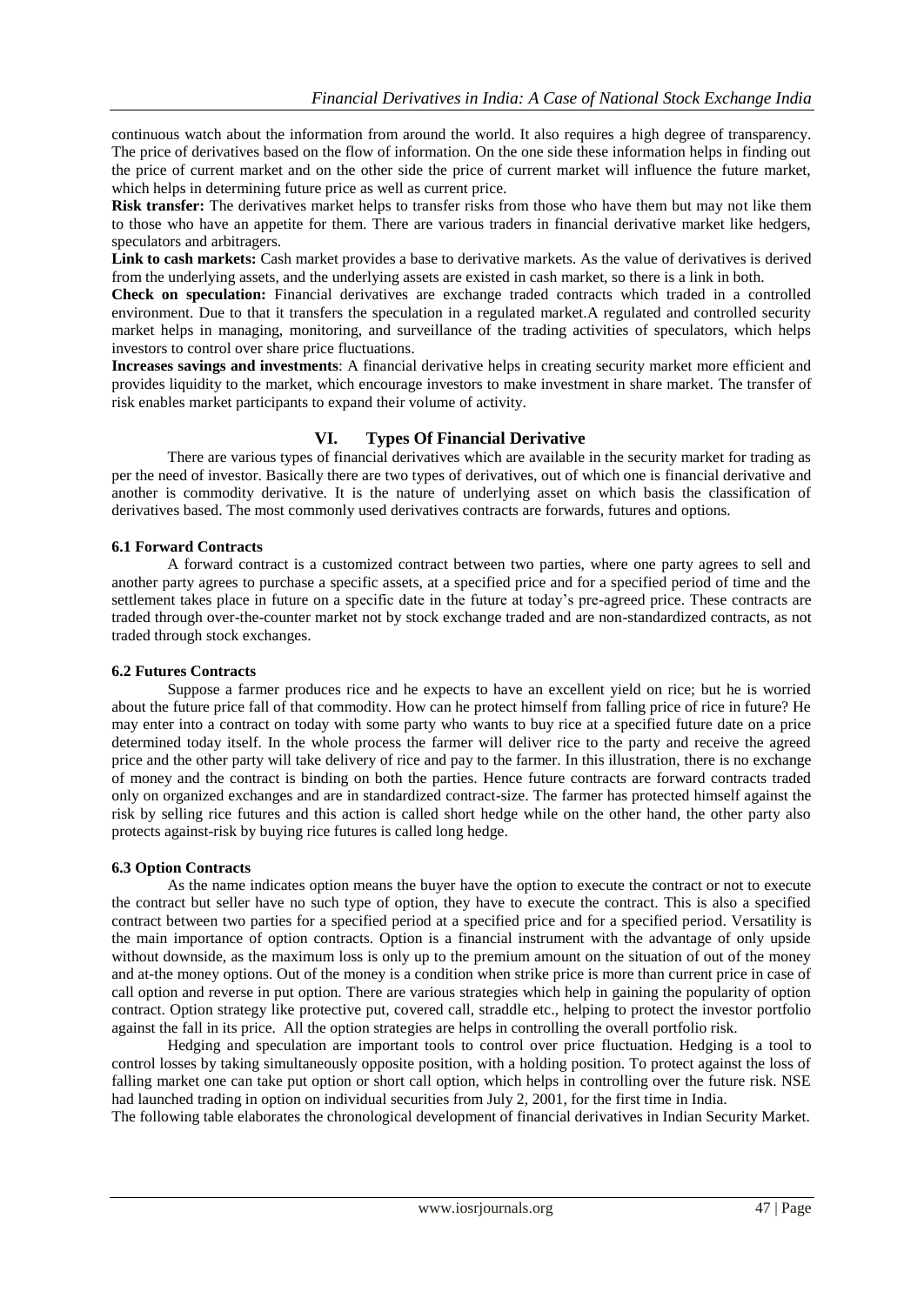| Table 1: A Chronology of Events: Financial Derivatives in India |                                 |                                                                                                                                        |  |  |  |
|-----------------------------------------------------------------|---------------------------------|----------------------------------------------------------------------------------------------------------------------------------------|--|--|--|
| S.No.                                                           |                                 | Year lvent                                                                                                                             |  |  |  |
| 1                                                               |                                 | 1952 Progress Date Progress of Financial Derivatives                                                                                   |  |  |  |
| 2                                                               |                                 | 1953 Enactment of the forward contracts (Regulation) Act.                                                                              |  |  |  |
| 3                                                               |                                 | 1956 letting up of the forward market commission.                                                                                      |  |  |  |
| 4<br>5                                                          |                                 | 1969 Enactment of SCRA<br>1972 Prohibition of all forms of forward trading under section 16 of SCRA.                                   |  |  |  |
| 6                                                               |                                 | 1980 Informal carry forward trades between two settlement cycles began on                                                              |  |  |  |
| $7\phantom{.0}$                                                 |                                 | 1983 Committee recommends reintroduction of futures in most                                                                            |  |  |  |
|                                                                 |                                 | ommodoties                                                                                                                             |  |  |  |
| 8                                                               |                                 | 1992 Govt. ammends bye-laws of exchange of Bombay, Calcutta and                                                                        |  |  |  |
|                                                                 |                                 | Ahmedabad and introduced carry forward tading in specified shares.                                                                     |  |  |  |
| 9                                                               |                                 | 1993 Enactment of the SEBI Act.                                                                                                        |  |  |  |
| 10                                                              |                                 | 1994 EBI Prohibits carry forward transactions.                                                                                         |  |  |  |
| 11                                                              |                                 | 1995 <abra 9="" committee="" commodities.<="" futures="" in="" recommends="" th="" trading=""></abra>                                  |  |  |  |
| 12                                                              |                                 | 14th Dec. 1995 'atel Committee recommends revised carry forward system.                                                                |  |  |  |
| 13                                                              |                                 | 1996 NSE asked SEBI for permission to trade index futures                                                                              |  |  |  |
| 14                                                              |                                 | 18th Nov. 1996 levised system restarted on BSE.                                                                                        |  |  |  |
| 15<br>16                                                        |                                 | 11th May 1998 SEBI setup LC Gupta committee to draft frame work for index futures<br>1st June 1999 LC Gupta committee submitted report |  |  |  |
| 17                                                              |                                 | 7th July 1999 nterest rate swaps/forward rate                                                                                          |  |  |  |
| 18                                                              |                                 | 24th May 2000 RBI gave permission to OT agreements allowed at BSE for interest rate                                                    |  |  |  |
|                                                                 |                                 | wap/forward rate agreements                                                                                                            |  |  |  |
| 19                                                              |                                 | 25th May 2000 SIMEX chose Nifty for trading futures and options on an Indian index                                                     |  |  |  |
| 20                                                              |                                 | 9th June 2000 SEBI gave permission to NSE & BSE to do index futures trading                                                            |  |  |  |
| 21                                                              |                                 | 12th June 2000 Equity derivatives introduced at BSE                                                                                    |  |  |  |
| 22                                                              |                                 | 31st Aug. 2000 Commencement of derivatives trading (index futures) at NSE                                                              |  |  |  |
| 23                                                              |                                 | 1st June 2001 Commencement of trading futures & options on Nifty at SIMEX                                                              |  |  |  |
| 24                                                              |                                 | Jun-01 Index option launched at BSE                                                                                                    |  |  |  |
| 25                                                              |                                 | Jul-01 rading on equity index options at NSE                                                                                           |  |  |  |
| 26                                                              |                                 | 9th July 2001 Trading at stock options at NSE                                                                                          |  |  |  |
| 27<br>28                                                        |                                 | Jul-01 Stock options launched at BSE<br>1st Nov. 2001 Commencement of trading in options on individual securities                      |  |  |  |
| 29                                                              |                                 | Nov. 2001 Stock futures launched at BSE                                                                                                |  |  |  |
| 30                                                              |                                 | 9th Nov. 2001 Commencement of trading in futures on individual security                                                                |  |  |  |
| 31                                                              |                                 | Jun-03 Trading of Single stock futures at BSE                                                                                          |  |  |  |
| 32                                                              |                                 | Aug. 2003 Trading of Interest rate futures at NSE                                                                                      |  |  |  |
| 33                                                              |                                 | 13th Sep. 2004 Launch of futures & options in CNX IT index                                                                             |  |  |  |
| 34                                                              |                                 | Jun-05 Weekly options of BSE                                                                                                           |  |  |  |
| 35                                                              |                                 | Dec. 2006 Launch of futures & options in Bank Nifty index                                                                              |  |  |  |
| 36                                                              |                                 | Jun-07 Derivative Exchange of the Year by Asia risk magazine                                                                           |  |  |  |
| 37                                                              |                                 | Oct. 2007 NSE launches derivatives on Nifty Junior & CNX 100<br>1st Jan. 2008 VSE launches derivatives on Nifty Midcap -50             |  |  |  |
| 38<br>39                                                        |                                 | 1st Jan. 2008 Trading of Chhota (Mini) Sensex at BSE                                                                                   |  |  |  |
| 40                                                              |                                 | 3rd March 2009 Trading of mini index futures & options at NSE                                                                          |  |  |  |
| 41                                                              | 29th Aug. 2008                  | Long term options contracts on S&P CNX Nifty index F&O on setoral                                                                      |  |  |  |
|                                                                 |                                 | indices (BSE TECK, BSE FMCG, BSE Metal, BSE Bankex & BSE oil &                                                                         |  |  |  |
|                                                                 |                                 | $\left( as\right)$                                                                                                                     |  |  |  |
| 42                                                              | Aug. 2008                       | Trading of currency futures at NSE                                                                                                     |  |  |  |
| 43                                                              | 1st Oct. 2008                   | aunch of interest rate futures                                                                                                         |  |  |  |
| 44                                                              | 10th Dec. 2008                  | Currency derivative introduced at BSE                                                                                                  |  |  |  |
| 45                                                              | Aug. 2009                       | S&P CNX Defty futures & options at NSE                                                                                                 |  |  |  |
| 46<br>47                                                        | 7th Aug. 2009<br>18th Dec. 2009 | Launch of interest rate futures at NSE<br>BSE-USE form alliance to develop currency & interest rate derivative                         |  |  |  |
|                                                                 |                                 | narkets                                                                                                                                |  |  |  |
| 48                                                              |                                 | Feb. 2010 BSE's new derivatives rate to lower transaction costs for all                                                                |  |  |  |
| 49                                                              |                                 | Apr. 2010 Launch of currency future on additional currency pairs at NSE                                                                |  |  |  |
| 50                                                              |                                 | Jul-10 <sup>3</sup> inancial derivatives exchange award of the year by Asian Banker to NSE                                             |  |  |  |
| 51                                                              |                                 | Oct. 2010 Commencement trading of S&P CNX Nifty futures on CME at NSE                                                                  |  |  |  |
| 52                                                              |                                 | Oct. 2010 Introduction of European style stock option at NSE                                                                           |  |  |  |
| 53                                                              | $Jul-11$                        | ntroduction of Currency options on USD INR by NSE                                                                                      |  |  |  |
| 54                                                              | Aug. 2011                       | Commencement of 91 day GOI trading Bill futures by NSE                                                                                 |  |  |  |
| 55                                                              | 29th Aug. 2011                  | Launch of derivative on Global Indices at NSE                                                                                          |  |  |  |
| 56                                                              | Sep. 2011                       | Launch of derivative on CNX PSE & CNX infrastructure Indices at NSE                                                                    |  |  |  |
| 57                                                              | 30th March, 2012                | 3SE launched trading in BRICSMART indices derivatives                                                                                  |  |  |  |
| 58                                                              |                                 | 29th November, 2013 3SE launched currency Derivative Segment                                                                           |  |  |  |

## **Table 1**

Source: Compiled from NSE & BSE website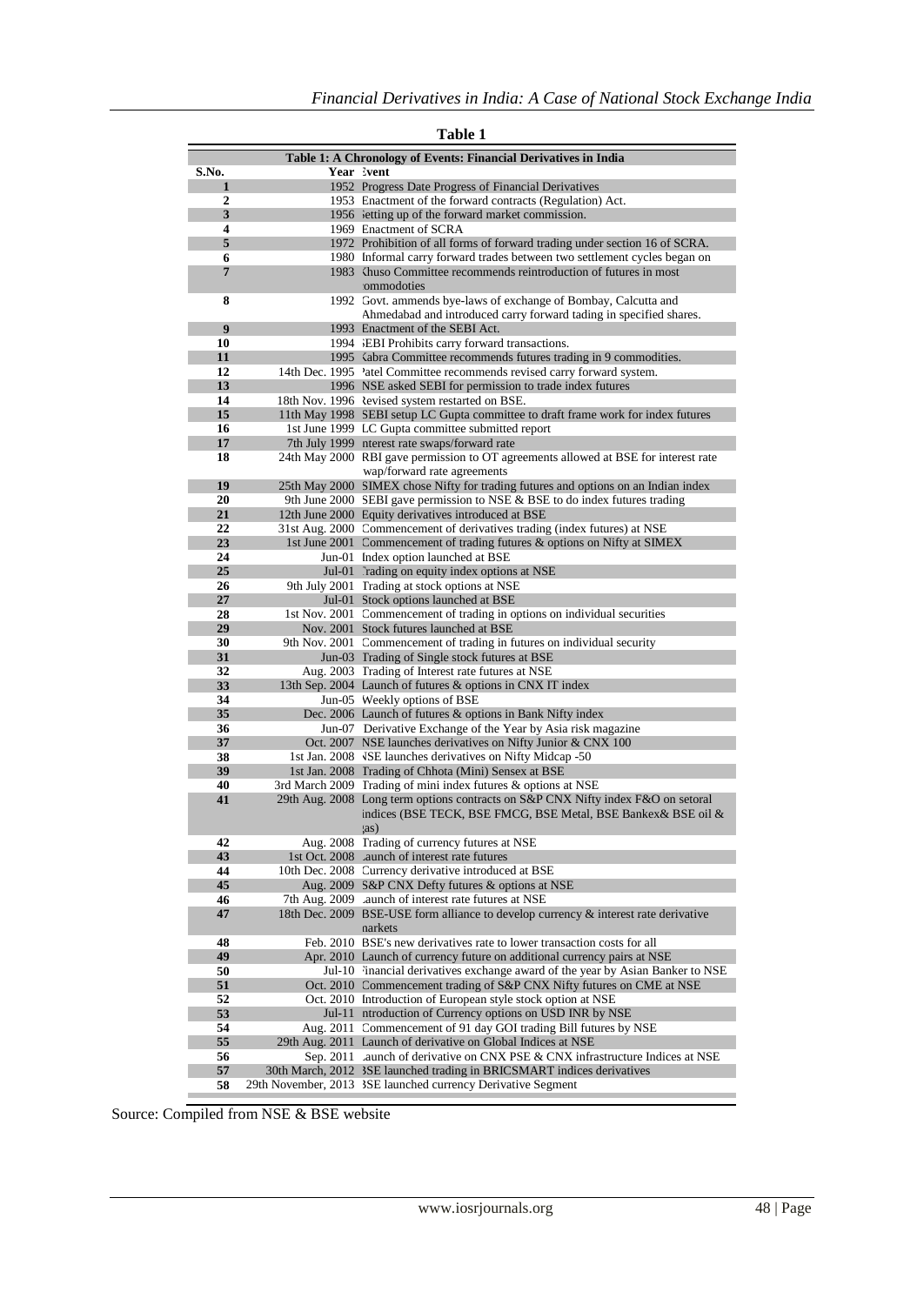| Year    | <b>Index Futures</b>       |                              | <b>Stock Futures</b> |                              | <b>Index Options</b><br><b>Stock Options</b> |                                                 |                     | <b>Average</b><br><b>Daily</b><br><b>Turnover</b> |           |
|---------|----------------------------|------------------------------|----------------------|------------------------------|----------------------------------------------|-------------------------------------------------|---------------------|---------------------------------------------------|-----------|
|         | No. of<br><b>contracts</b> | <b>Turnover</b><br>(Rs, Cr.) | No. of<br>contracts  | <b>Turnover</b><br>(Rs, Cr.) | No. of<br>contracts                          | <b>Notional</b><br><b>Turnover</b><br>(Rs, Cr.) | No. of<br>contracts | <b>Notional</b><br><b>Turnover</b><br>(Rs, Cr.)   | (Rs, Cr.) |
| 2014-15 | 21866521                   | 781940.72                    | 48415080             | 1789643.7                    | 158734718                                    | 5696734                                         | 17604910            | 666655.4                                          | 175195.6  |
| 2013-14 | 105270529                  | 3085296.5                    | 170414186            | 4949281.7                    | 928565175                                    | 27767341                                        | 80174431            | 2409489                                           | 152236.7  |
| 2012-13 | 96100385                   | 2527130.8                    | 147711691            | 4223872                      | 820877149                                    | 22781574                                        | 66778193            | 2000427                                           | 126638.6  |
| 2011-12 | 146188740                  | 3577998.4                    | 158344617            | 4074670.7                    | 864017736                                    | 22720032                                        | 36494371            | 977031.1                                          | 125902.5  |
| 2010-11 | 165023653                  | 4356754.5                    | 186041459            | 5495756.7                    | 650638557                                    | 18365366                                        | 32508393            | 1030344                                           | 115150.5  |
| 2009-10 | 178306889                  | 3934388.7                    | 145591240            | 5195246.6                    | 341379523                                    | 8027964                                         | 14016270            | 506065.2                                          | 72392.07  |
| 2008-09 | 210428103                  | 3570111.4                    | 221577980            | 3479642.1                    | 212088444                                    | 3731502                                         | 13295970            | 229226.8                                          | 45310.63  |
| 2007-08 | 156598579                  | 3820667.3                    | 203587952            | 7548563.2                    | 55366038                                     | 1362111                                         | 9460631             | 359136.6                                          | 52153.3   |
| 2006-07 | 81487424                   | 2539574                      | 104955401            | 3830967                      | 25157438                                     | 791906                                          | 5283310             | 193795                                            | 29543     |
| 2005-06 | 58537886                   | 1513755                      | 80905493             | 2791697                      | 12935116                                     | 338469                                          | 5240776             | 180253                                            | 19220     |
| 2004-05 | 21635449                   | 772147                       | 47043066             | 1484056                      | 3293558                                      | 121943                                          | 5045112             | 168836                                            | 10107     |
| 2003-04 | 17191668                   | 554446                       | 32368842             | 1305939                      | 1732414                                      | 52816                                           | 5583071             | 217207                                            | 8388      |
| 2002-03 | 2126763                    | 43952                        | 10676843             | 286533                       | 442241                                       | 9246                                            | 3523062             | 100131                                            | 1752      |
| 2001-02 | 1025588                    | 21483                        | 1957856              | 51515                        | 175900                                       | 3765                                            | 1037529             | 25163                                             | 410       |
| 2000-01 | 90580                      | 2365                         | ٠                    | $\overline{a}$               |                                              |                                                 |                     |                                                   | 11        |

**Table 2 : Business Growth in FO Segment**

[http://www.nseindia.com/content/fo/fo\\_businessgrowth.htm](http://www.nseindia.com/content/fo/fo_businessgrowth.htm)

On the basis of above table the % change in turnover has been found out as mentioned below. Table 3 explained that all derivative contracts have decreased in the turnover during the period 2008-09 and 2012-13 except one that is Index option, this was because of global financial crisis. The index future turnover has further reduced during 2012-13 by 29.37 %, but others were recovered.

| Table 3 |                                |                                |                                |                                |  |  |
|---------|--------------------------------|--------------------------------|--------------------------------|--------------------------------|--|--|
| Year    | % Change in<br><b>Turnover</b> | % Change in<br><b>Turnover</b> | % Change in<br><b>Turnover</b> | % Change in<br><b>Turnover</b> |  |  |
|         | <b>Index Future</b>            | <b>Stock Future</b>            | <b>Index Option</b>            | <b>Stock Option</b>            |  |  |
| 2000-01 |                                |                                |                                |                                |  |  |
| 2001-02 | 808.3721                       |                                |                                |                                |  |  |
| 2002-03 | 104.5897                       | 456.21275                      | 145.57769                      | 297.9295                       |  |  |
| 2003-04 | 1161.481                       | 355.77263                      | 471.2308                       | 116.92283                      |  |  |
| 2004-05 | 39.2646                        | 13.638998                      | 130.88269                      | $-22.26954$                    |  |  |
| 2005-06 | 96.04492                       | 88.112645                      | 177.56329                      | 6.7621834                      |  |  |
| 2006-07 | 67.76651                       | 37.227178                      | 133.96707                      | 7.5127737                      |  |  |
| 2007-08 | 50.4452                        | 97.040674                      | 72.004127                      | 85.317784                      |  |  |
| 2008-09 | $-6.55791$                     | -53.903253                     | 173.94992                      | $-36.17281$                    |  |  |
| 2009-10 | 10.20353                       | 49.304051                      | 115.14028                      | 120.77052                      |  |  |
| 2010-11 | 10.73523                       | 5.7843279                      | 128.76742                      | 103.59906                      |  |  |
| 2011-12 | $-17.8747$                     | $-25.857877$                   | 23.711294                      | $-5.1742816$                   |  |  |
| 2012-13 | $-29.3703$                     | 3.6616775                      | 0.2708711                      | 104.74548                      |  |  |
| 2013-14 | 22.08693                       | 17.174046                      | 21.885086                      | 20.448734                      |  |  |

Strategy is a plan for achieving the predetermined goal and the main purpose of the futures market is to minimizing the risk in the existing stock market. Due to the uncertainty in share price, there is needed to take hedging position. Hedging is a strategy of minimizing the risk against the already holding position in the stock market. Long and short hedging facilities are available in future contracts.

Every investor would like to manage risk as the investment is for future period and future is always uncertain. By taking financial derivative instruments like Index Futures & Options, Stock Futures & Options etc., investors can reduce the risk of uncertainty. These instruments help investors in creating an effective portfolio.

By Jauanath Verma "It is this liquidity that makes derivatives attractive to the rogue traders. Doubling strategies can be adopted only in very liquid markets and derivatives tend to the bill excellently. Second, derivatives provide enormous amount of leverage. It is possible to take large derivative position with relatively small initial investment."

Derivative have both good and bad characters, it depends on the portfolio manager how to use derivative products and gets maximum benefits.

As per the ISDA organization research, in 2009 ISDA Derivatives Usage Survey, reports that 94% of the world"s largest using derivatives to manage business and macroeconomic risks and currency derivatives and interest rate derivatives are mostly used by developed companies economies.RBI states that there should be a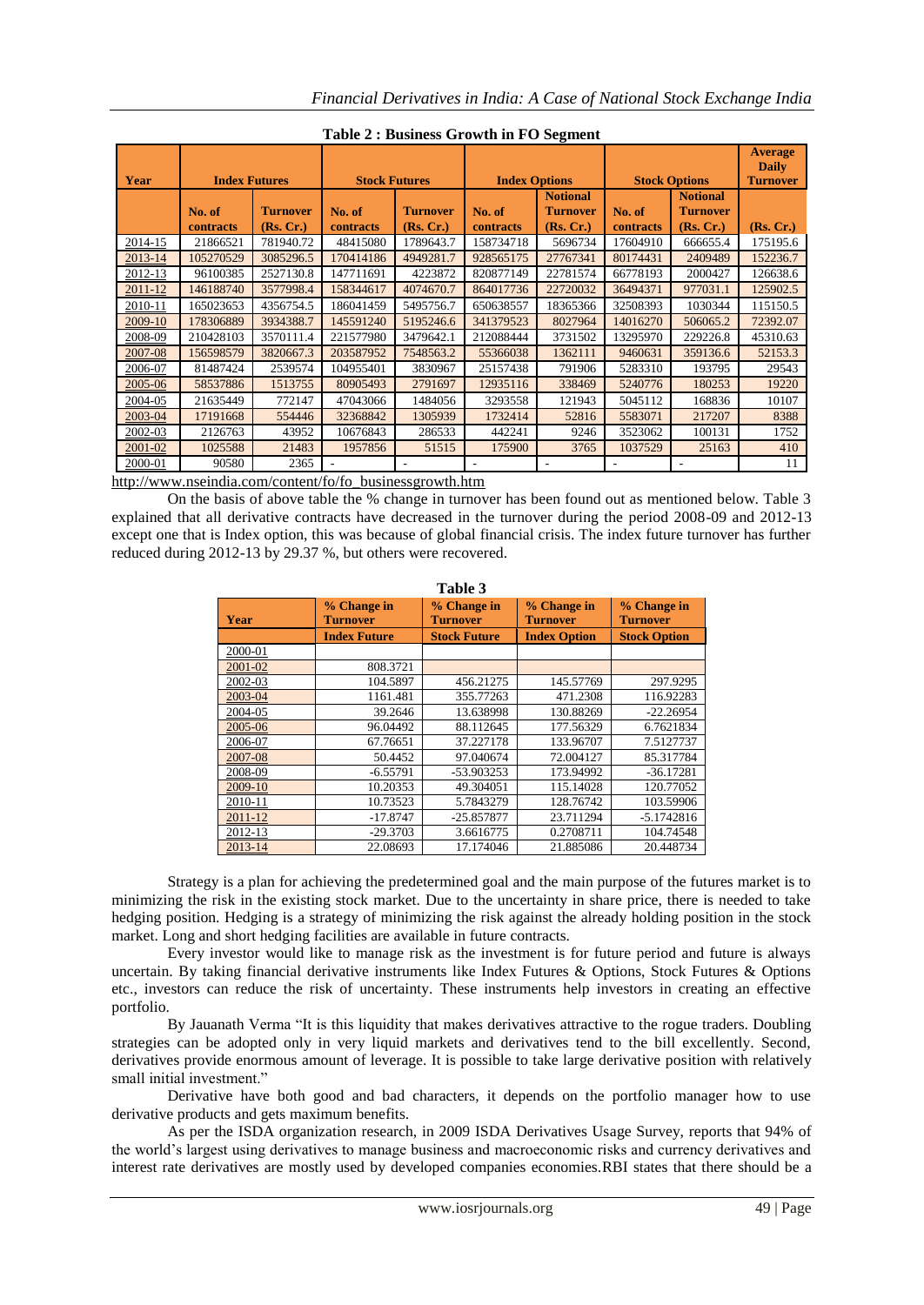prudent system to control the risk involved in derivatives. Top level management should have appropriate oversight and adequate risk management process that integrates prudent risk limits, sound measurement procedures and information systems, continuous risk monitoring and frequent management reporting; and comprehensive internal controls and audit procedures.

For the development of an economy financial sectors play a major role. After the economic reform 1991 i.e. privatization and globalization, facilitate industrial revolution and restructuring, which required more capital and new instruments of investment. Investment is related with risk, and that risk can be minimized with the help of derivative instruments. Most of the financial institution are using financial derivative as a risk management tool and providing lower cost of financial services to their customers. Derivative contracts are also involved certain types of risk like market risk, operational risk credit risk, liquidity risk, and legal risk etc. Out of these risks credit risk and market risk directly related with the market price movements. Market risk is the inverse change in the stock price. Due to the variability in the stock price there is required to identify and measuring the risk and find out the most suitable method to mitigate that risk. Financial derivatives are available to control over such types of risk with hedging strategy. Credit risk is related with default in making payment, which can be control by mark-to-market process in future market, and with proper internal control system. Various regulatory framework are also available to control over risk like notional or volume limit, stop loss limit, gap or maturity band limit.

**In the words of R. H. Patil,** "Despite the obvious risks that individual stock futures pose to the safety and integrity of the capital market of the country, they have been introduced in a hurry in our country. In my opinion it was not a wise thing for us to have introduced individual stock futures. All those who had mourned the death of badla are very happy that a similar product is now available for them to play their games", which means all were not in favour of launching individual stock future. There is a question arise whether the introduction of derivative products helps in controlling over the risk(volatility) in the share market actually or they are only fake."

Derivative contracts don"t have their own value or they are not independent, as the value is derived form an underlying asset. But the risk involved in the investment of an underlying asset can be hedge with the derivative instruments. The using of derivative instruments can be good luck for those who executed properly as of liquidity and relatively lower cost, but bad luck for those who are unaware and not executed properly because of their complex properties.

## **VII. Uses Of Financial Derivative**

Generally derivatives are used as risk management tools. Here is the brief description of their uses.

**Risk aversion tools:** One of the most important services provided by the derivatives is to transfer and manage the risk in an efficient manner with the help of various strategies of option and future contracts. To manage highly volatile financial market derivative contracts worked as a risk minimizing tool by taking hedging, speculating and arbitraging position in the market.

**Prediction of future prices:** Investors are always would like to predict about the future share price, so that they can make investment at right time and get maximum return**.** Derivatives works as barometers to predict the price of future share market as well as spot market. They also help in collecting and spreading different information regarding the futures markets trading of various commodities and securities. These help the society to discover true symmetry prices in the markets.

**Enhance liquidity:** Derivatives are based on margin trading system where only certain percentage of total amount of contract is required to pay as margin. Due to the margin trading system investors, speculators, hedgers etc. are interested to take position in derivative market, which boost liquidity and diminish trans-action costs in the markets for underlying assets.

**Assist investors:** The derivatives assist the investors, traders and managers of large pools of funds to devise such strategies so that they may make proper asset allocation increase their yields and achieve other investment goals.

**Integration of price structure:** It has been witnessed from the derivatives trading in the market that the derivatives have control over price fluctuations, cuddle the price spread, integrate price structure at different points of time and remove excesses and shortages in the markets.

**Enhancing growth of financial markets:** The growth of financial market depends on the effective trading instruments, which encourage the competitive trading in the markets. Various operators are interested in doing trading in share market because it facilitate to hedge or speculate the risk by using derivative instruments. Derivative instruments attract young investors, experts and other connoisseurs who will helps in the growth of financial markets.

**Brings faultlessness in market:** Investors are interested in getting faultless return on their investment. Faultless return means controlled return, and controlled return refers that return which is better off than others, which they can get by taking various strategies of future and option contracts.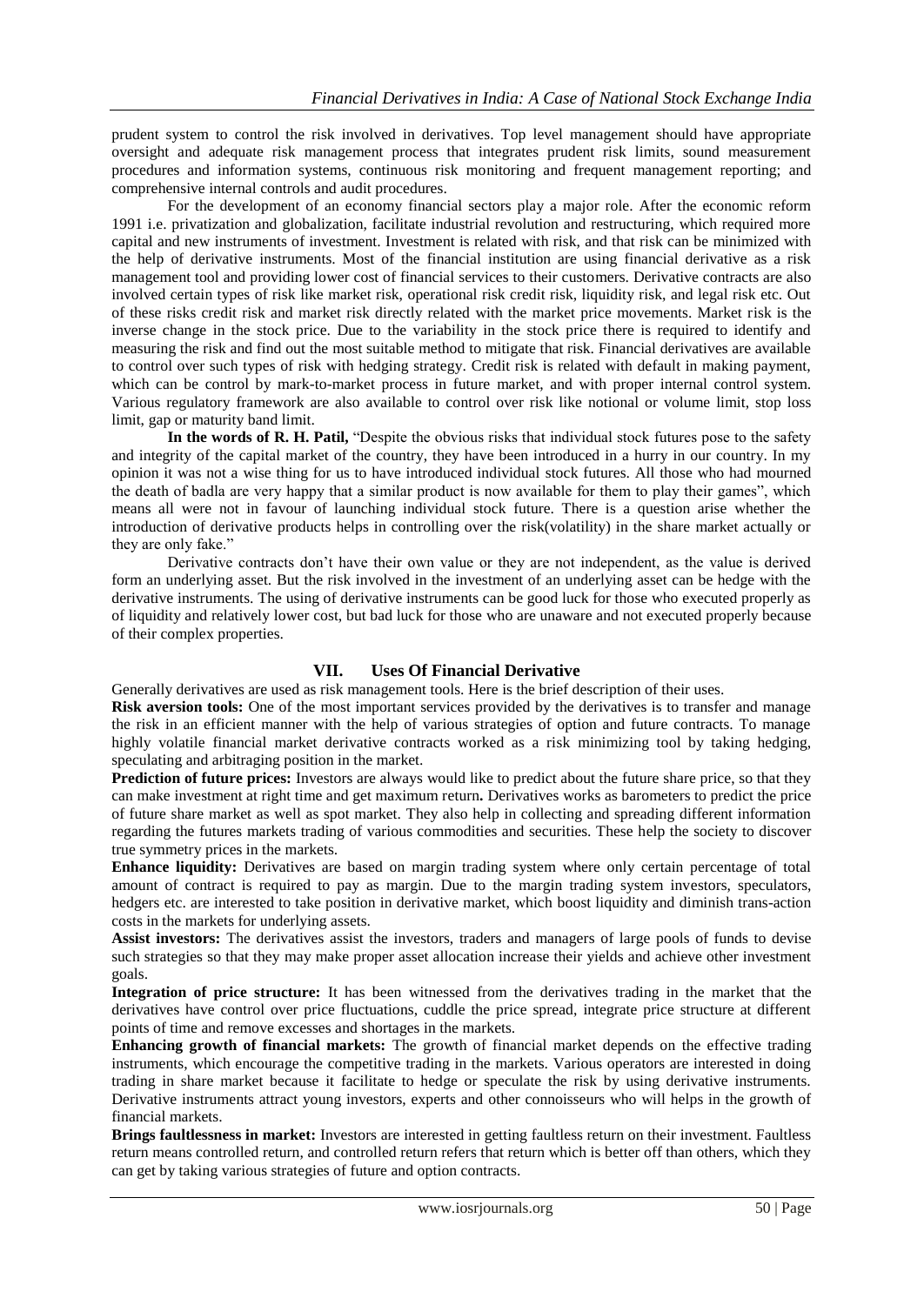## **VIII. Factors Motivating The Expansion Of Financial Derivatives In India**

- Increased fluctuations in security prices in financial market and to control such fluctuations trading in derivatives are increased.
- Globalization of Indian economy and integration with international financial market motivate investors to make investment in Derivative markets.
- Improvement in security trading techniques and effective information and communication system helps in increasing the trading volume of Derivatives.
- Electronic trading system helps in decline the cost of derivative trading, which helps in generating revenue to security market
- Various risk management tools, professional or expertise services helps in controlling and managing risk in security market trading, which is good for derivative trading.
- Requirement of margin amount only is also an important factor behind the increasing trading volume of financial derivatives.

## **IX. Global Derivative Market**

The growth of derivatives all over the world during the year 2013 can be estimated by following statistical data: **9.1 Global Futures and Options Volume** 

Based on the number of contracts traded and/or cleared at 84 exchanges worldwide:

|                                                                                    | Table: 4                                        |                |          |  |  |
|------------------------------------------------------------------------------------|-------------------------------------------------|----------------|----------|--|--|
|                                                                                    | <b>Jan-Dec 2013</b><br>Jan-Dec 2012<br>% Change |                |          |  |  |
| <b>Future</b>                                                                      | 11,072,105,368                                  | 12,217,755,153 | 10.3%    |  |  |
| Option                                                                             | 10,118,012,082                                  | 9,425,664,621  | $-6.8\%$ |  |  |
| <b>Total</b>                                                                       | 21,190,117,450                                  | 21,643,419,774 | 2.1%     |  |  |
| Source: http://www.futuresindustry.org/downloads/FIA Annual Volume Survey 2013.pdf |                                                 |                |          |  |  |

The entire data in above tables is based on the number of contracts traded  $\&/$  or cleared at 84 stock exchanges worldwide.

Table 4 discloses data concerning the global futures and options volume. The global futures and options volumetable disclose the fact that globally, futures contracts trading volume exceeds that of options contracts trading volume in year 2013 but in India, as is revealed from Table trading volume of F&O segment, the trading volume of option index is more than the future index. Globally future volume has increased by 10.3% but option volume has negatively increased by -6.8%. The overall increase in total derivative segment is 2.1% from the year 2012 to 2013.

#### **9.2 Global Futures and Options Volume by Category**

Based on the number of contracts traded and/or cleared at 84 exchanges worldwide:

| Table 5                    |                |                     |          |  |
|----------------------------|----------------|---------------------|----------|--|
| <b>Categories</b>          | Jan-Dec 2012   | <b>Jan-Dec 2013</b> | % Change |  |
| <b>Individual Equity</b>   | 6,469,512,853  | 6,401,526,238       | $-1.1%$  |  |
| <b>Equity Index</b>        | 6,048,270,302  | 5,370,863,386       | $-11.2%$ |  |
| <b>Interest Rate</b>       | 2,931,840,769  | 3,330,719,902       | 13.6%    |  |
| <b>Currency</b>            | 2,434,253,088  | 2,491,136,321       | 2.3%     |  |
| <b>Energy</b>              | 925,590,232    | 1,265,568,992       | 36.7%    |  |
| <b>Agriculture</b>         | 1.254.415.510  | 1.213.244.969       | $-3.3%$  |  |
| <b>Non-Precious Metals</b> | 554,249,054    | 646,318,570         | 16.6%    |  |
| <b>Other</b>               | 252,686,977    | 493,359,639         | 95.2%    |  |
| <b>Precious Metals</b>     | 319,298,665    | 430,681,757         | 34.9%    |  |
| <b>Total</b>               | 21.190.117.450 | 21.643.419.774      | 2.1%     |  |

Note: Other includes contracts based on commodity indices, credit fertilizer, housing, inflation, lumber, plastics and weather.

Table 5 discloses data concerning the global futures and options volume by category wise for the period 2012 an 2013. There has positively increased in the trading volume of derivatives for the categories like interest rate, currency, energy, non-precious metals, precious metals, and others. But for individual equity, equity index and for agriculture the trading volume has decline during 2013 in comparison to 2012.